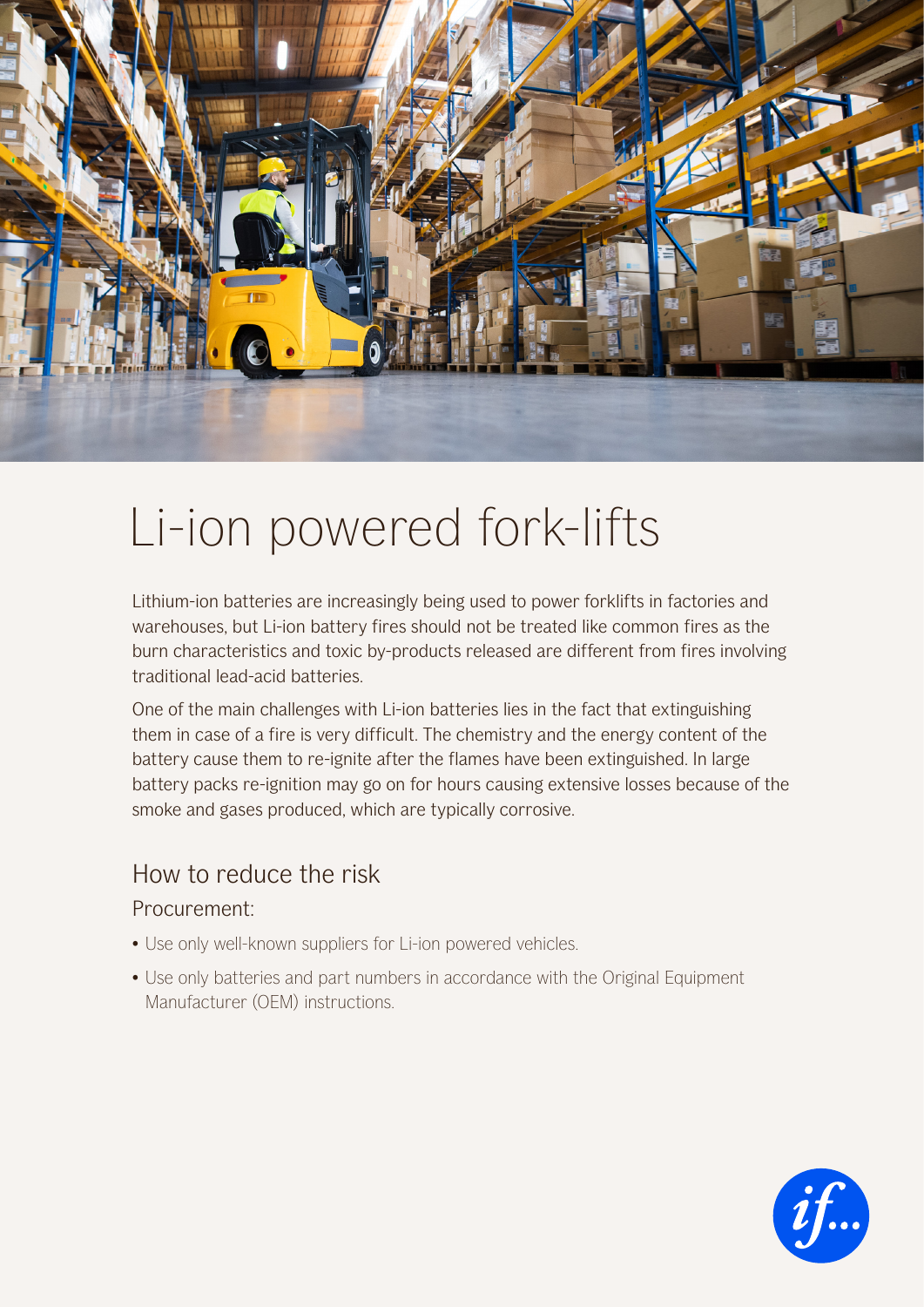## Battery charging facilities:

- Charging stations for Li-ion operated vehicles should preferably be in a fire separated room (rated at least 60 minutes) to minimise smoke damage to production and storage.
- Charging rooms should be located at an outside wall, easily accessible from the outside.
- If a separate fire compartment cannot be provided and battery charging must take place within a larger space, the area devoted to battery charging should not exceed 50 m2, unless sprinkler protection is provided.
- Charging areas should be close to exits, where from evacuation of vehicles to the outside in the event of a fire is possible.
- The chargers should be fixed to a secure wall, but must never be directly fixed to combustible walls, such as sandwich panels with plastic insulation.
- A minimum clear area of 2 metres should be maintained around the battery charger and the equipment under charge. This area should not be used for storage.
- The area above the combination of vehicle and charger should be kept free of combustibles too. This includes cables, ceiling materials, etc.
- Cables and connectors should be protected from damage using load balancers (spring reels) to keep them from the floor.
- Signs should be provided indicating where li-ion charging areas are present in the building, to inform first responders about the hazard in case of a fire.

## Safety equipment at battery charging facilities:

- Battery charging areas should have automatic fire detection installed, preferably with smoke detection.
- Battery charging areas should have smoke & heat ventilation installed.
- Portable fire extinguishers should be available near the entrance.
- The extinguishers should be suitable for use on electrical fires.
- Rooms should be provided with automatic sprinkler protection (12.5mm/min)

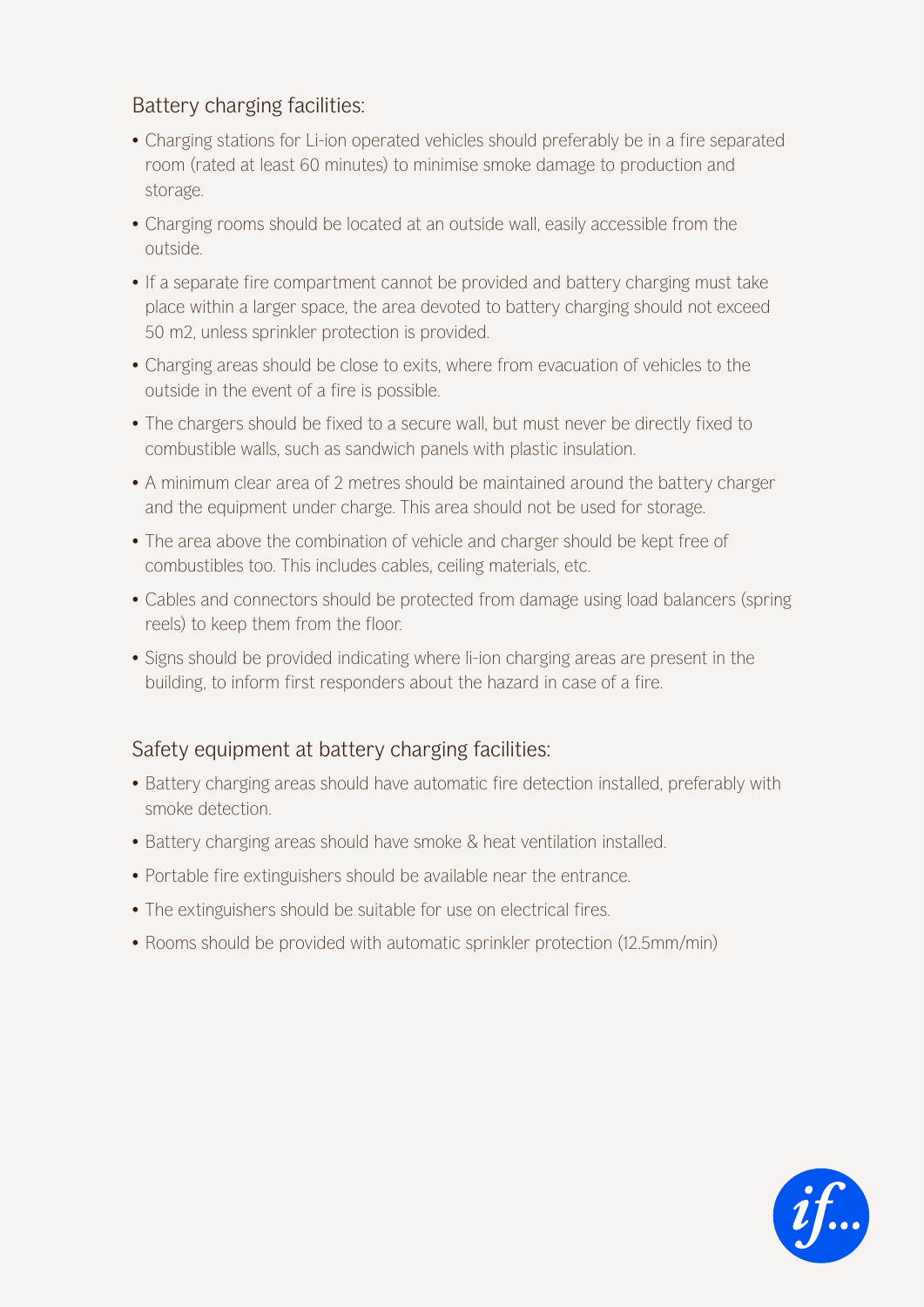### Maintenance:

- Make sure the vehicle, battery, and charger are inspected and maintained according to OEM instructions.
- As minimum, monthly inspections and annual maintenance applies.
- Inspections should focus on the condition of vehicles, batteries, chargers, cables, and connectors.
- Make sure damaged or malfunctioning batteries or battery packs are immediately moved to a safe location outside.
- Make sure damaged vehicles, chargers, cables, and connectors are taken out of use until repairs have been made. Batteries must be disconnected and if possible closed down in the battery management unit. Damaged batteries / vehicles should be removed and stored at a safe distance from the building.

## Training:

- Emergency responders should be trained in handling fires on Li-ion battery driven vehicles.
- The general staff should be informed of the toxic gasses generated by a fire in Li-ion batteries.

### Housekeeping of battery charging areas:

- Ensure that the minimum clear area of 2 metres is maintained around the battery charger and the equipment under charge.
- Storage should not be allowed in dedicated charging rooms.
- Ensure that the area above the charging stations should be kept clear of combustible materials, including cables and cable trays.
- Visual markings indicating the charging area, where storage is not allowed, is a good way to help maintain good housekeeping.